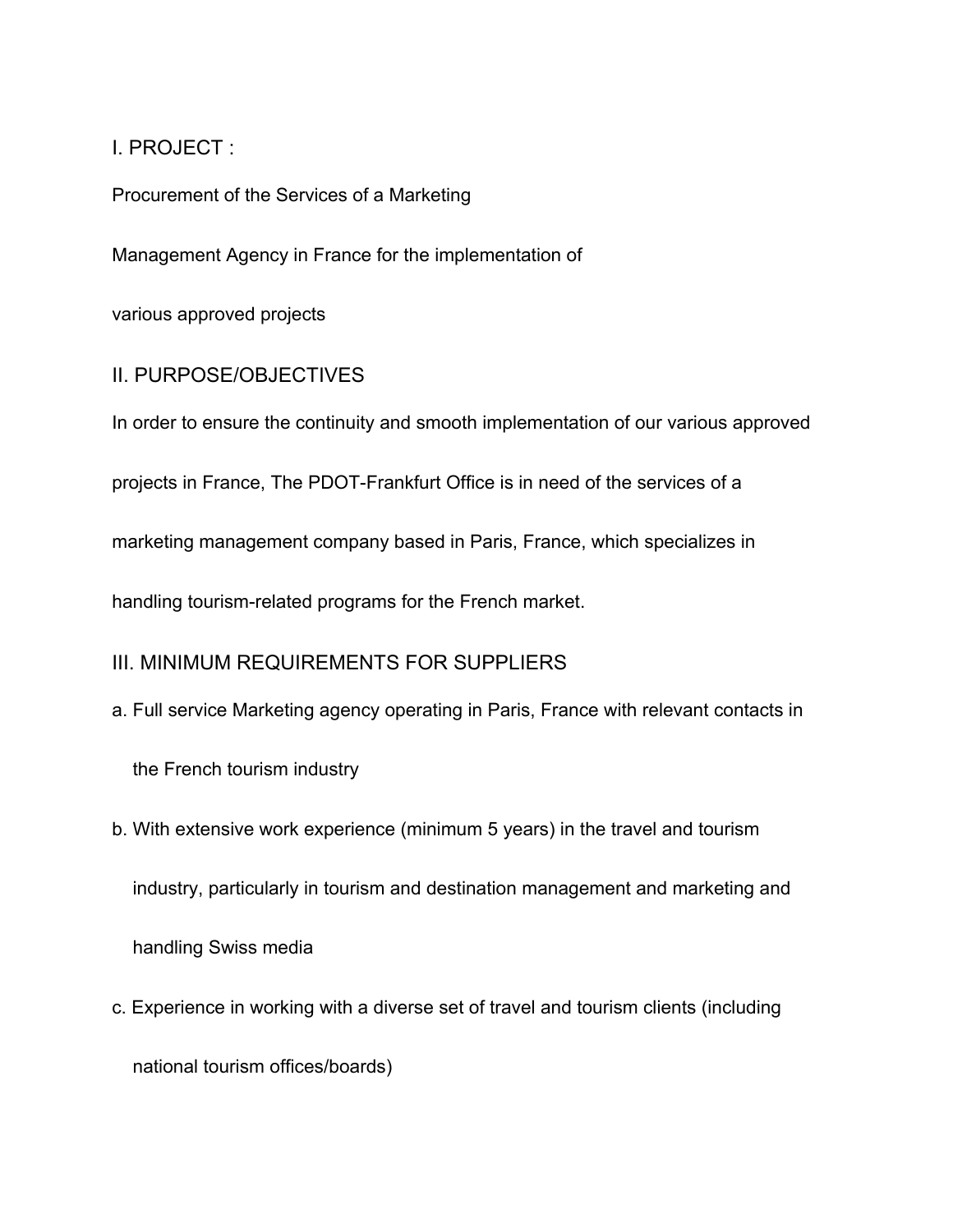d. Willing to provide services on a send bill arrangement

## IV. SCOPE OF DELIVERABLES

Overall Management

Manage all the activities listed below, including the project planning, preparation,

and execution.

A. Assistance for IFTM TopResa

- Arrange scheduled meeting with top French travel trade and relevant media

for the DOT delegation, including DOT officials

- Negotiate for the inclusion at the Tour Operator's Night during the IFTM

TopResa

- Suggest additional options on on to further highlight highlight the Philippines

during IFTM TopResa

- Secure photographer to ensure appropriate coverage of the Philippine

participation at the event

- Attendance of knowledgeable staff to assist during the whole duration of

TopResa

- Prepare terminal report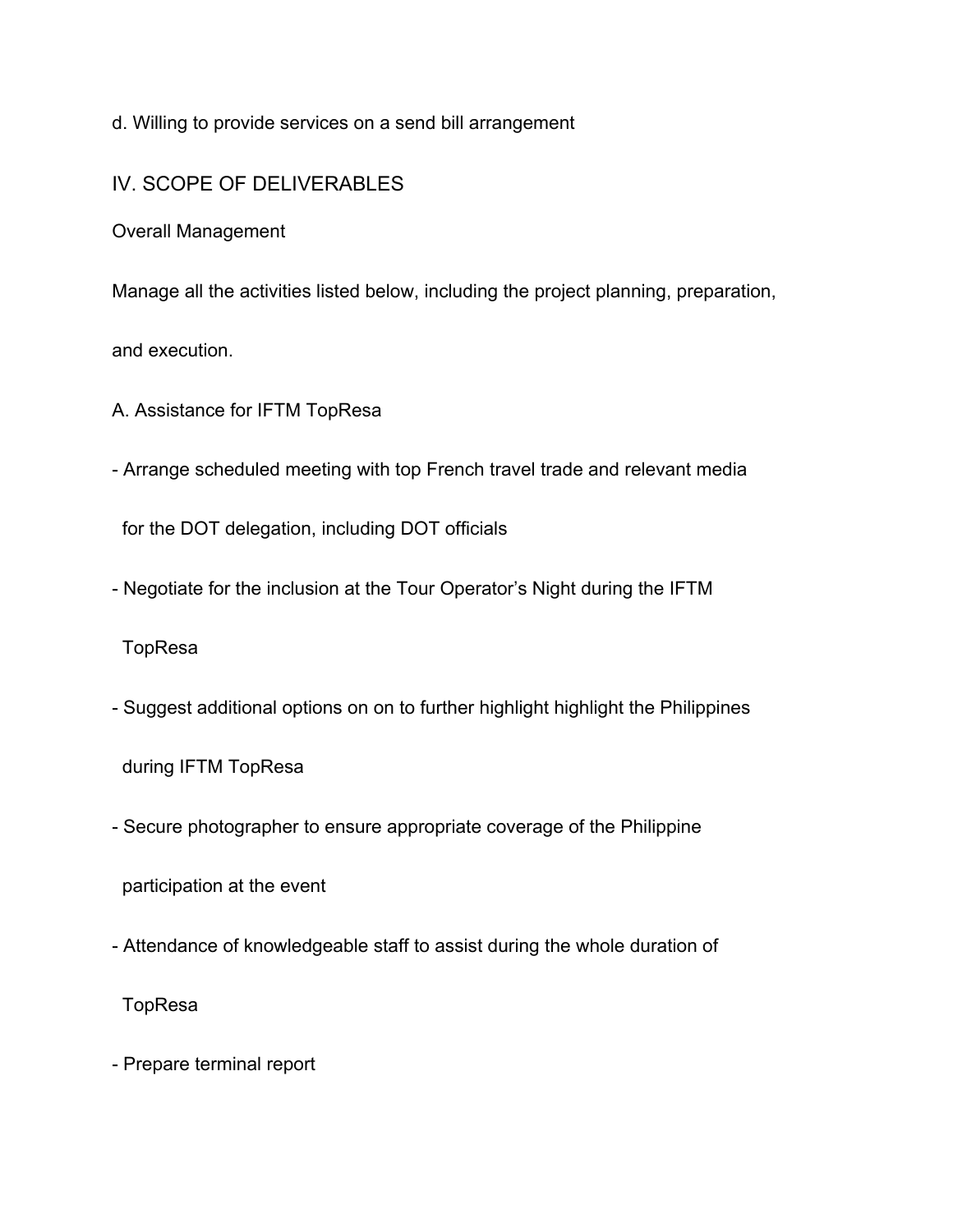- B. Assistance for the Roadshow in Nantes, Lille and Strasbourg
- Arrange the itinerary, including the program flow of each workshop for each

city

- Procure and negotiate for transportation, venue, accommodation, and meals

for all participants during the event

- Attendance of a knowledgeable staff to assist the delegation throughout the

Roadshow

- Send invitations to top tour operators and travel agencies in each area to

attend the event

- Prepare terminal report

V. TIMELINE OF PROJECT

August 17 Submission of bid proposal, inclusive of deliverable

requirements according to the program and mandatory legal

documents

August 18 Selection by DOT Frankfurt of the winning bidder to

handle the above-mentioned activities

July 17 Coordination for the implementation of the project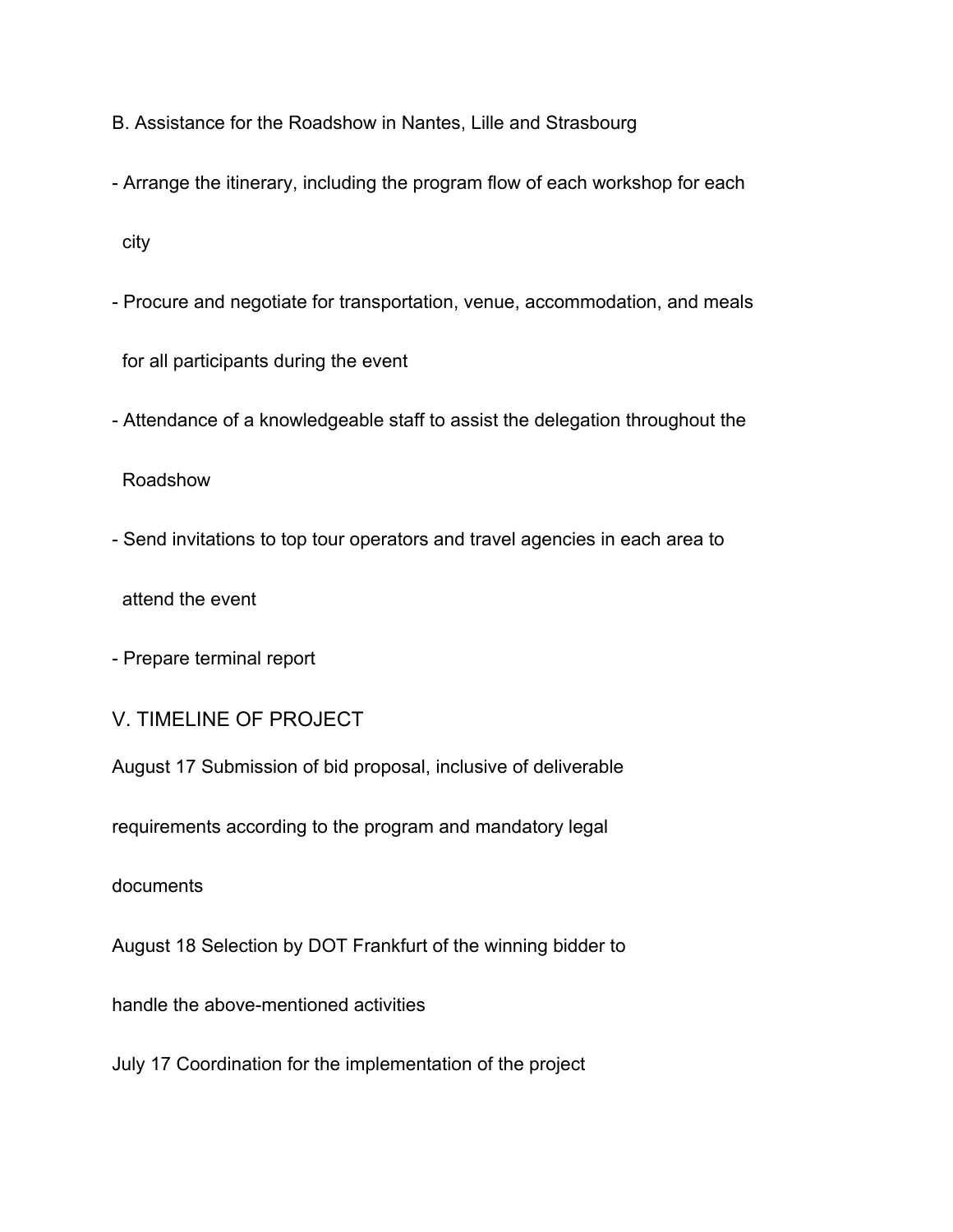October End of Roadshow in France; (at the latest)

VI. CRITERIA

- I. Strategic Planning 50%
- II. Creative Technique 20%

III. Project Management Expertise - 20 %

V. Credentials /Track record - 10%

TOTAL - 100%

VII. BUDGET

Total estimated budget is EUR 5,000.00

The winning bid shall be determined based on the proposal with the most

advantageous financial cost, appropriate product and service quality, and provided

that the amount of the bid does not exceed the total budget of the project.

VIII. DOCUMENTARY REQUIREMENTS

1. Signed Terms of Reference (all pages should be initialed)

2. Company registration documents and appropriate licenses

3. Latest tax clearance and proof of no financial and legal liabilities

4. Company portfolio containing previous projects that are relevant to this project